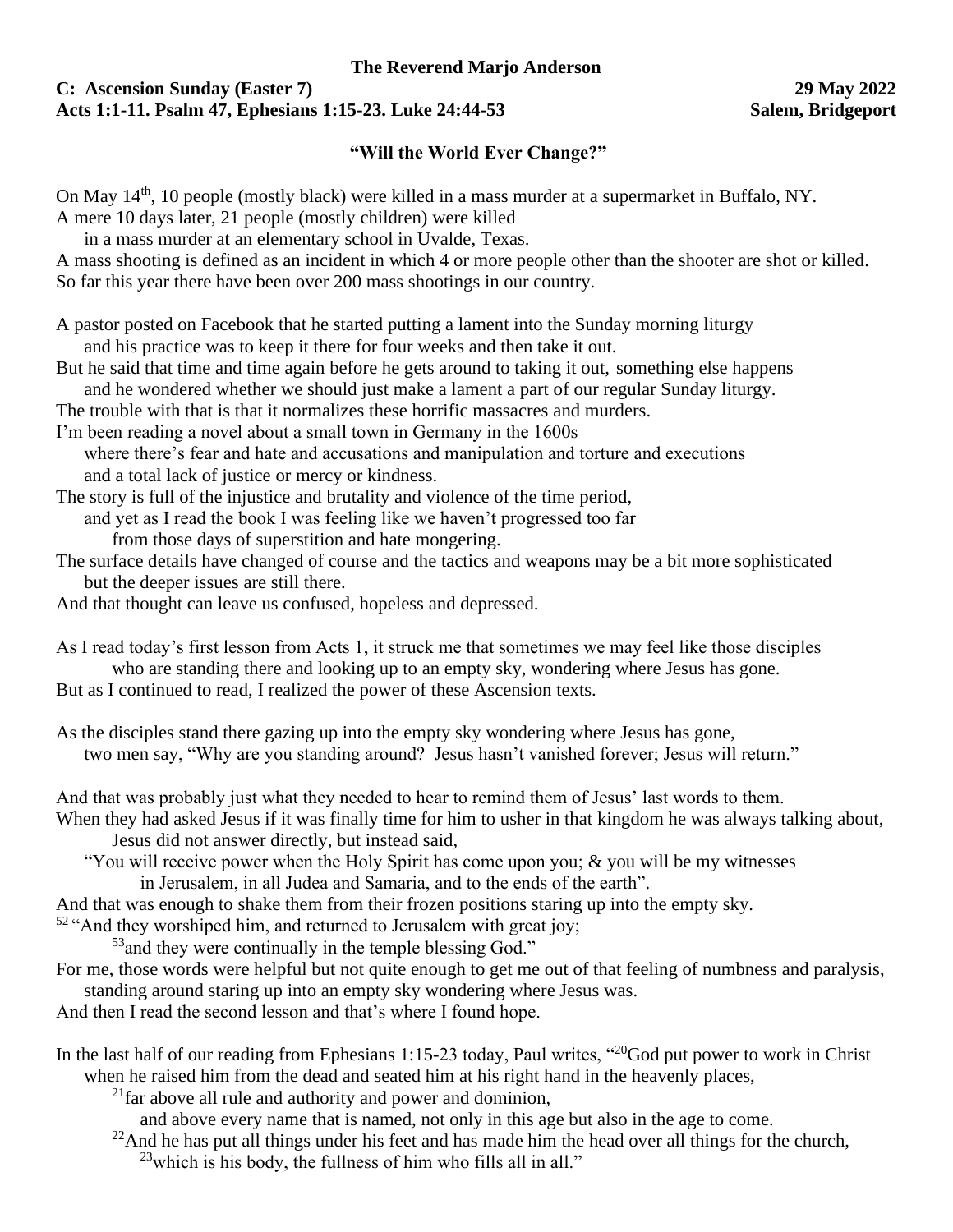I'd like us to just think about that for a few moments.

When Jesus ascended into heaven it means that Jesus gave up the limitations of his earthly form and returned to be one with the God who is above all rule and authority and dominion that exists here in our world.

Not only does God the Creator have that absolutely unlimited power,

that power exists also within Jesus who is the head, or the brain, or the control center of his new physical body which is the church.

And when as parts of the body we submit to Christ's rule,

we become empowered by God to carry out whatever it is that Jesus commands.

Just sit with that image for a moment.

Jesus returns to God who is the Source of All That Is, the God of absolute unlimited power

and Jesus who is one with God has that same power  $\&$  is the head of that spiritual church which is his body. Now please note that we are not talking about the organized institutional church here,

or about any particular congregation or denomination;

we are talking about the spiritual Church that we step out of anytime we disobey God, and that we step into anytime we obey.

And at those times when we are listening to our head, Jesus, and carrying out his instructions we are empowered to do absolutely amazing things.

And what are those amazing things?

The first part of Paul's letter points to that:

"<sup>17</sup>I pray that ... God ... may give you a spirit of wisdom and revelation as you come to know him, <sup>18</sup>so that, with the eyes of your heart enlightened,

you may know what is the hope to which he has called you,

what are the riches of his glorious inheritance among the saints,

 $19$ and what is the immeasurable greatness of his power...."

So let me just point some of the treasures in this passage.

First, as we come to know God on a deeper level, as our relationship becomes increasingly intimate,

as we grow in trust and obedience,

God promises to give us a spirit of wisdom and revelation.

By its very definition, revelation is not something we can obtain on our own; rather it is knowledge that only God can reveal to us.

And in a similar way, the wisdom mentioned here is not the kind of ordinary, everyday wisdom we might gain from knowledge enhanced by experience,

but rather it is the spiritual wisdom that comes as a gift of the Spirit.

So the first thing that comes out of our following the instructions of our head, Jesus,

is that we receive the gifts of wisdom and revelation.

Why?

To illumine our hearts.

This is important because it demonstrates that the wisdom and revelation that we receive are not things that stop in our heads, but things that reach our hearts.

Revelation, you see, must do more than give us intellectual understanding;

it must effect our emotions.

In other words, it's not enough to *think about* God, we must *feel something for* God.

It's not enough to have an intellectual faith; it must affect us emotionally in order to transform our hearts.

So the first thing that this passage promises is wisdom and relation for our minds

and the second thing it promises is the transformation of our hearts.